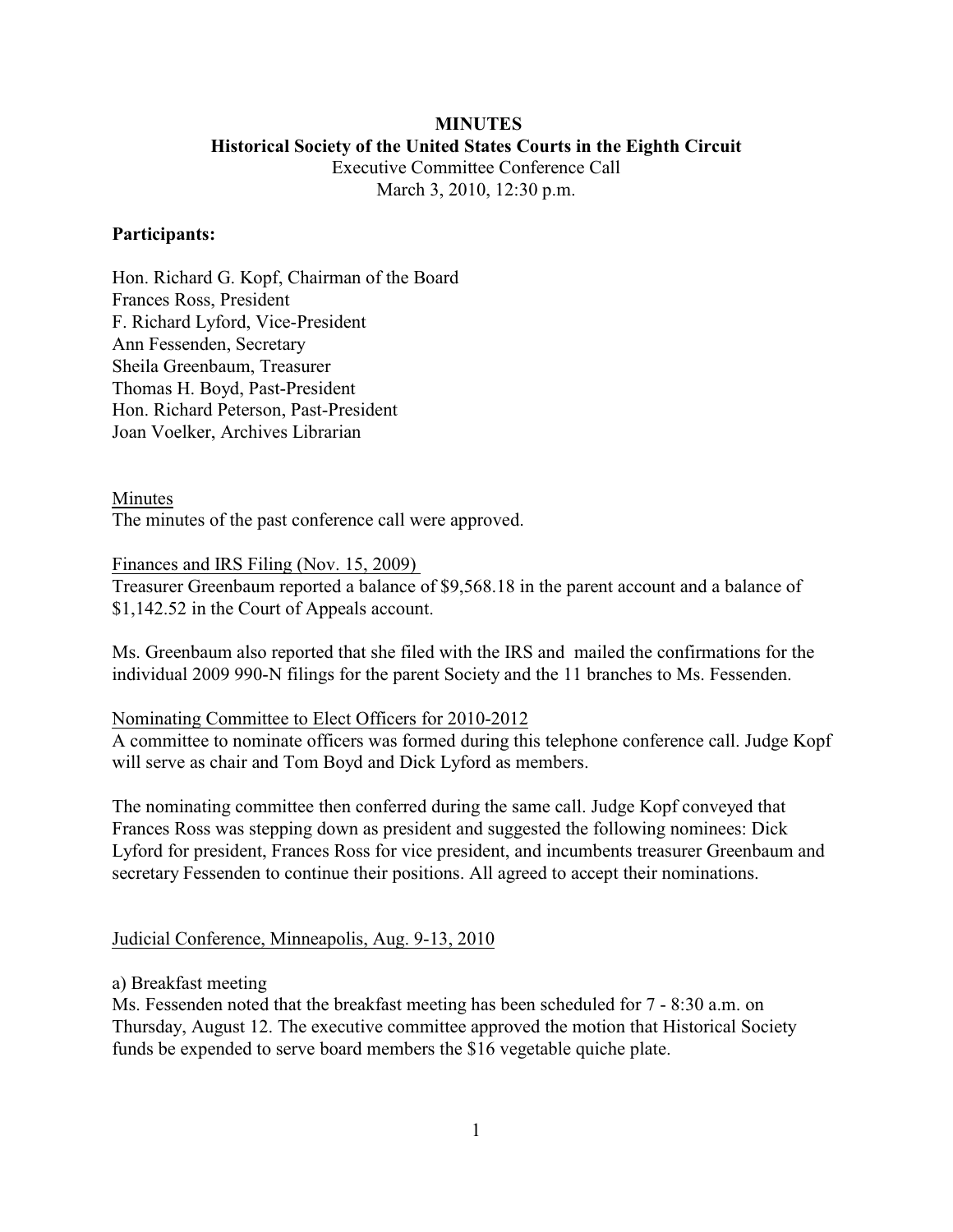## b) Panel discussion

Tom Boyd reported that the Minnesota branch had considered forming a panel discussion for the Judicial Conference to cover the topics of historical displays, court histories, and oral histories. The target audience was to be Historical Society board members as well as local persons who work with history such as history faculty and state Historical Society staffers. Mr. Boyd conveyed that the branch concluded that unfortunately, there is no good spot on the conference agenda this year for this to take place. At one time, they considered Friday afternoon as some people will be staying for a Friday evening ball game, but they concluded that because the meeting itself will adjourn at 12:15, perhaps the attendance would not be adequate.

Mr. Lyford suggested that as a substitute, perhaps the committee could offer a list of contacts/resources for historical projects and offered to begin such a list.

## c) Exhibit area

Mr. Boyd said that the Minnesota branch would be exhibiting its display on the Foshay case at the conference. Ms. Fessenden added that the library will be contributing a traveling display made on the Chief Standing Bear case.

#### Bylaws

President Ross noted that section 3 of the bylaws states that there shall be a "regular" meeting of the Board, "at least every two years," yet under section 6 (a), there is mention of the "annual meeting." Ms. Ross also pointed out that the executive committee is not mentioned in the bylaws. It was agreed that a revision of the bylaws was in order, and Judge Kopf offered to draft the revision.

## Southern District of Iowa Branch

Mr. Lyford reported that Polly Price's speech on Judge Richard Arnold went well in Des Moines.

## Nebraska Branch

Judge Kopf reported that the Nebraska branch has approved \$5,000 in expenses to get Judge Urbom's soon-to-be completed memoirs published. He asked the committee about their experiences in using academic presses. Mr. Boyd said his experience with the University of Minnesota Press was very good, though his project to publish the 8<sup>th</sup> Circuit history did not get their highest priority because it was being done at a lower price. Ms. Ross suggested contacting Judge Morris Arnold who has authored and published a number of books. Judge Kopf said he may approach the University of Nebraska Press and the University of Michigan Press. Judge Urbom was a graduate of the University of Michigan.

## Next Meeting

President Ross scheduled the next meeting of the executive committee for Wed., June 2 at noon.

There being no other business, the conference call adjourned.